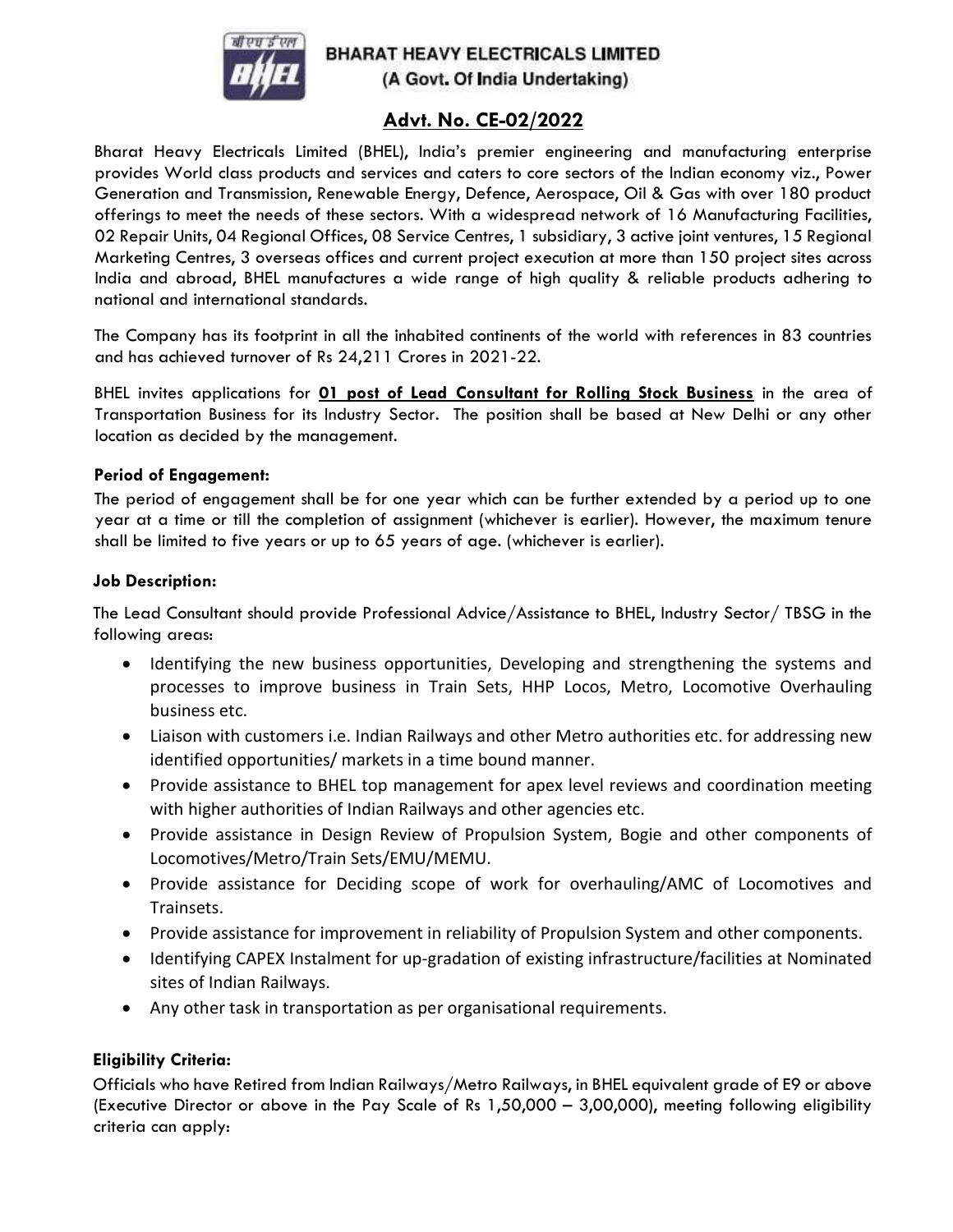(i) Age (as on 01st of June, 2022): The applicant should not be more than 63 years of age. Note: Applicants retired under VRS Scheme shall be considered only after attaining 60 years of age.

## (ii) Qualification Requirements:

The applicant must possess Full Time Engineering degree (B.E./ B.Tech./B.Sc. Engg.) in Mechanical or Electrical Engineering.

Any higher technical qualification if any would be preferable.

(iii) Experience (As of 1<sup>st</sup> of June, 2022): The applicant should possess the following experience:

- The applicant should have experience of working for more than 30 years with Indian Railways/Metro Railways.
- Out of the above, the Applicant should have at least 5 years' experience in Senior Administrative Grade (Level-14) or above with exposure to Rolling stocks for Indian Railways or Metro segment.
- Out of the above 30 years' experience, the Applicant should have at least 4 years' experience of Design Review of Propulsion System, Bogie and other components of Locomotives/Metro/Train Sets/EMU/MEMU.

### Desirable experience:

- Applicant should have at least 2 years' experience of testing, oscillation and Performance trial of Electric Locomotives/Metro/EMU/Train Sets rakes.
- Applicant should have at least 2 years' experience of Operation Management and Maintenance of Electric Locomotives/Metro/EMU/ Train Sets rakes.

### Selection Process:

.

The applications, received against the notification, will be scrutinized by a committee and the shortlisted candidates may be then called for an interaction, if required, by a duly constituted Selection Board.

The outside candidates called for the interaction shall be reimbursed the travel expenses as given below: By Rail: AC-First Class By Air: By Economy Class Air fare

By Road: Actuals, limited to Train fare

### Emoluments:

The Lead Consultant will be paid a consolidated fee of Rs. 1,00,000/- per month. In addition, mobile phone charges (Upto Rs 2000) for one connection, Company Transport for Official Use and Housing allowance as per applicable rates shall be admissible.

Further, Lead Consultant shall be eligible for Site Allowance and TA/DA on official tours, as per rules.

### General Instructions:

- 1. Applications that are not in conformity with requirements indicated in the advertisement/incomplete applications will not be entertained.
- 2. The candidature of applicants at all stages of selection process will be provisional and is subject to satisfying the prescribed eligibility conditions.
- 3. Candidates/Applicants, who have undergone any major punishment shall not be eligible.
- 4. BHEL reserves the right to cancel/restrict/ enlarge/reopen the engagement process, if the need so arises, without issuing any further notice or assigning any reason thereof.